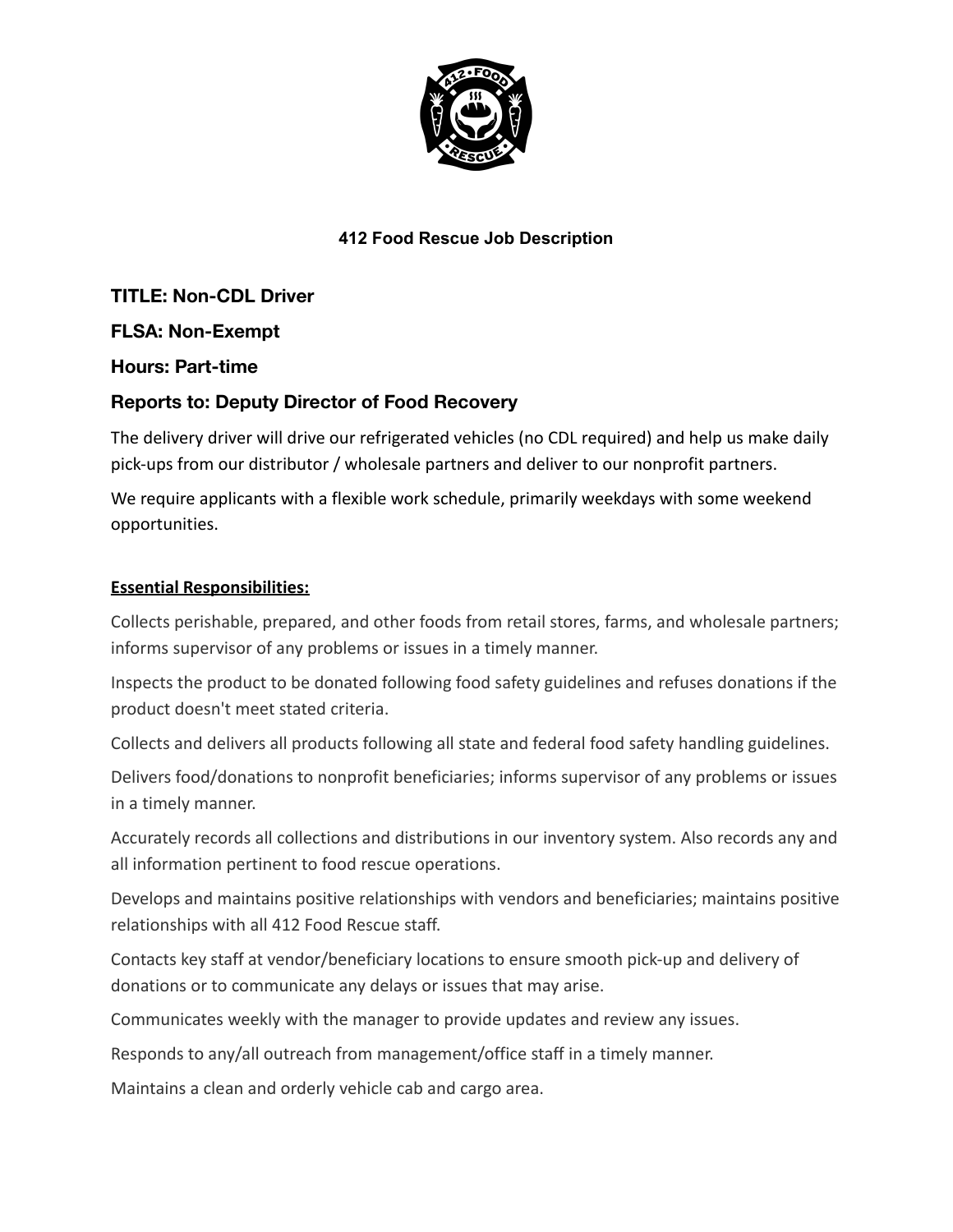Demonstrates a working knowledge of customer service. Demonstrates a clear understanding of our vendors and beneficiaries by responding to their needs in a timely manner or informing the manager if they are unable to do so.

Follows all PennDOT and company regulations as they relate to company vehicles and general safety.

Practices safe and lawful driving at all times. Follows legal parking procedures as outlined by the organization.

All essential duties are to be accomplished based on ADA guidelines. ADA (Americans with Disabilities Act) states that the essential duties are to be successfully accomplished with or without reasonable accommodations.

## **NON ESSENTIAL DUTIES:**

● Participates in staff meetings.

### **QUALIFICATIONS:**

Food Handling experience preferred

Effective customer service skills

Communicate clearly and effectively in all oral and written communications

Ability to learn computerized data input technology

Ability and desire to relate to and work with various age, economic, racial and ethnic groups of individuals

Ability to adjust to the unconventional demands of a food rescue operation that has both scheduled pickups/deliveries as well as unexpected pickups and deliveries

Ability to drive a 16' box truck in urban streetscapes, prior experience preferred

High attention to detail, receiving instructions, and following through

Friendly and skilled communicator

Willingness to work non-traditional schedules—including early mornings and possibly late evenings

Interest & knowledge of the region's food industry

Access to reliable transportation (to get to the truck parking location) as well as a driver's license

Ability to adapt to varied work requirements